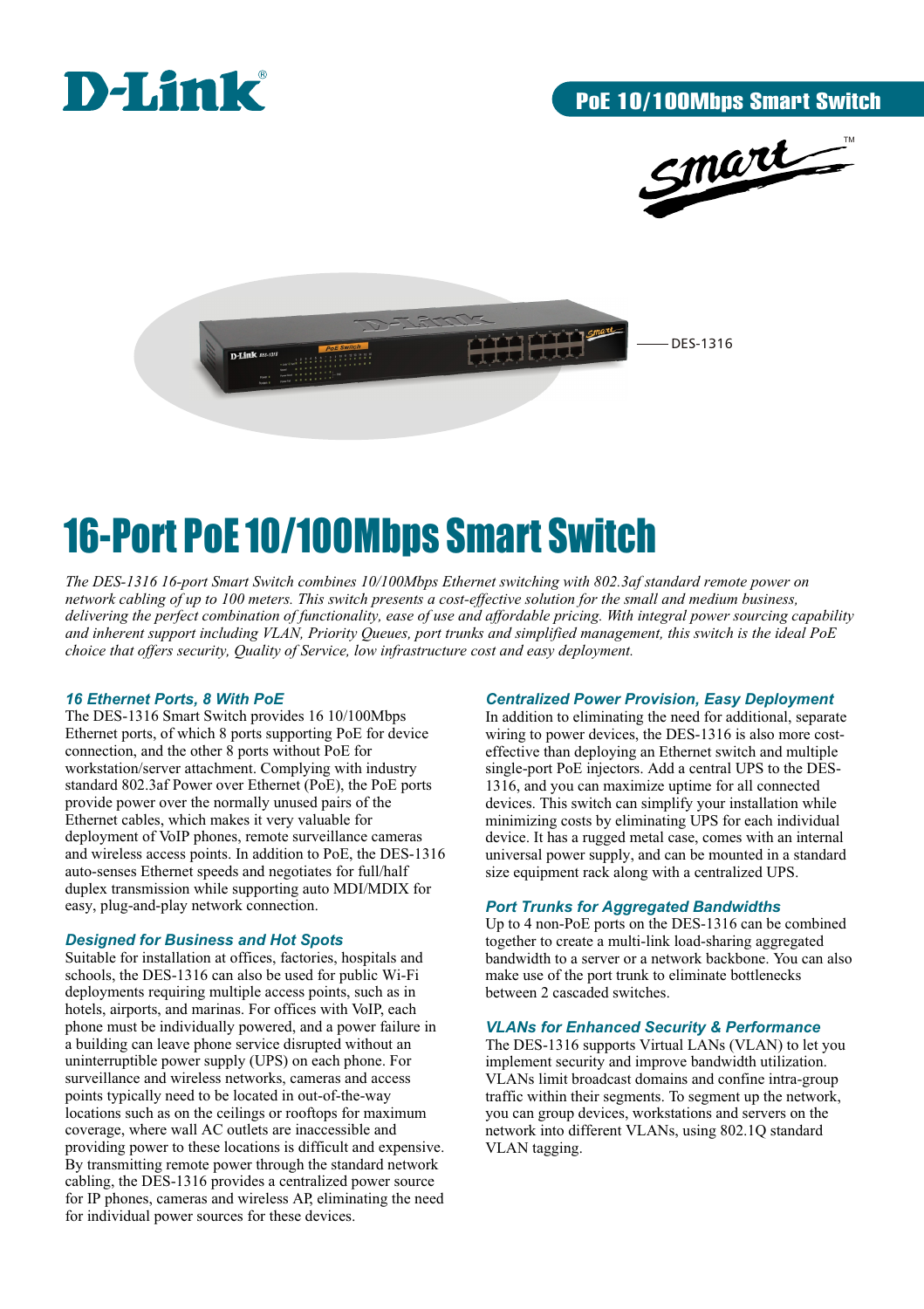

#### *Quality of Service Support*

The DES-1316 provides Layer 2 802.1p control for prioritized network packet transmission. Classification of network data priorities can be based on Priority Queues. This QoS support allows you to run bandwidth-intensive and delay-sensitive applications, and is of particular importance to IP phone and Internet server cameras attached to your network.

#### *Port Mirroring*

The DES-1316 supports port mirroring to assist network traffic monitoring. Your network administrator can use this function as a diagnostic tool or debugging feature, especially when fending off an attack. It enables you to keep close track of switch performance and alter it, if necessary. Port

mirroring can be managed locally or remotely. Your administrator places a protocol analyzer on the port receiving the mirrored data to monitor each segment separately. The analyzer captures and evaluates the data without affecting the client on the original port.

#### *Easy Management*

The DES-1316 is designed as an affordable solution for business to implement security, QoS and power sourcing without having to go through complex SNMP network management. All functions can be configured for the switch from any network station via an Internet browser, dispensing you of the need to set up consoles and connect console cables.

#### *Functions & Features*

- *16 10/100BASE-TX Ethernet ports (8 PoE ports, 8 non-PoE ports)*  $\overline{\phantom{a}}$
- *Complies to 802.3af Power over Ethernet standard* 'n
- *Supplies up to 15.4 watts per PoE port* 'n
- *Auto-detection of network devices needing PoE*  $\overline{\phantom{a}}$
- *Active circuit protection with auto-disable of PoE in case of over current*
- *PoE ports operate with all 802.3af compliant and non-compliant devices (DWL-P50 required for non-compliant devices)*
- $\blacksquare$ *Auto MDI/MDIX cross over for all ports*
- *802.3x Flow Control for protection against data loss*
- *Port mirroring for traffic monitoring*
- m. *Port trunk for server/network backbone attachment*
- $\mathbf{r}$ *802.1Q VLAN to enhance security/network performance*
- $\mathbf{r}$ *802.1p Priority Queues, port-based QoS*
- $\mathcal{L}_{\mathcal{A}}$ *Easy configuration through web-based management*
- Ĥ. *Standard rack-mount size*

### *DES-1316*

### *Technical Specifications*

#### *General*

#### **Port Standards & Functions**

- IEEE 802.3af Power over Ethernet (PoE)
- IEEE 802.3 10BASE-T Ethernet (twisted-pair copper)
- IEEE 802.3u 100BASE-TX Fast Ethernet (twisted-pair copper)
- ANSI/IEEE 802.3 NWay auto-negotiation
- IEEE 802.3x Flow Control
- Port mirroring

#### **Number of Ports**

16 10BASE-T/100BASE-TX ports (8 PoE ports, 8 non-PoE ports)

**Protocol** CSMA/CD

#### **Data Transfer Rates**

- Ethernet: 10Mbps (half duplex) 20Mbps (full duplex) - Fast Ethernet: 100Mbps (half duplex)
- 200Mbps (full duplex)

#### **Topology** Star

#### **Network Cables**

- UTP Cat. 5, Cat. 5e (100 m max.)
- EIA/TIA-568 100-ohm STP (100 m max.)

#### Auto MDI/MDIX adjustment for all ports

**Media Interface Exchange**

#### **LED Indicators**

- Power (per device)
- CPU (per device)
- Link/Act, Speed (per port)
- 100Mbps (per port) - PoE (per PoE port)
- 

#### *PoE*

**PoE Ports** Port 1 to Port 8

#### **Power Supplied**

Up to 15.4 watts per port

#### **Auto-Detection**

Automatic recognition of connected Powered Device (PD) and sending power to PD